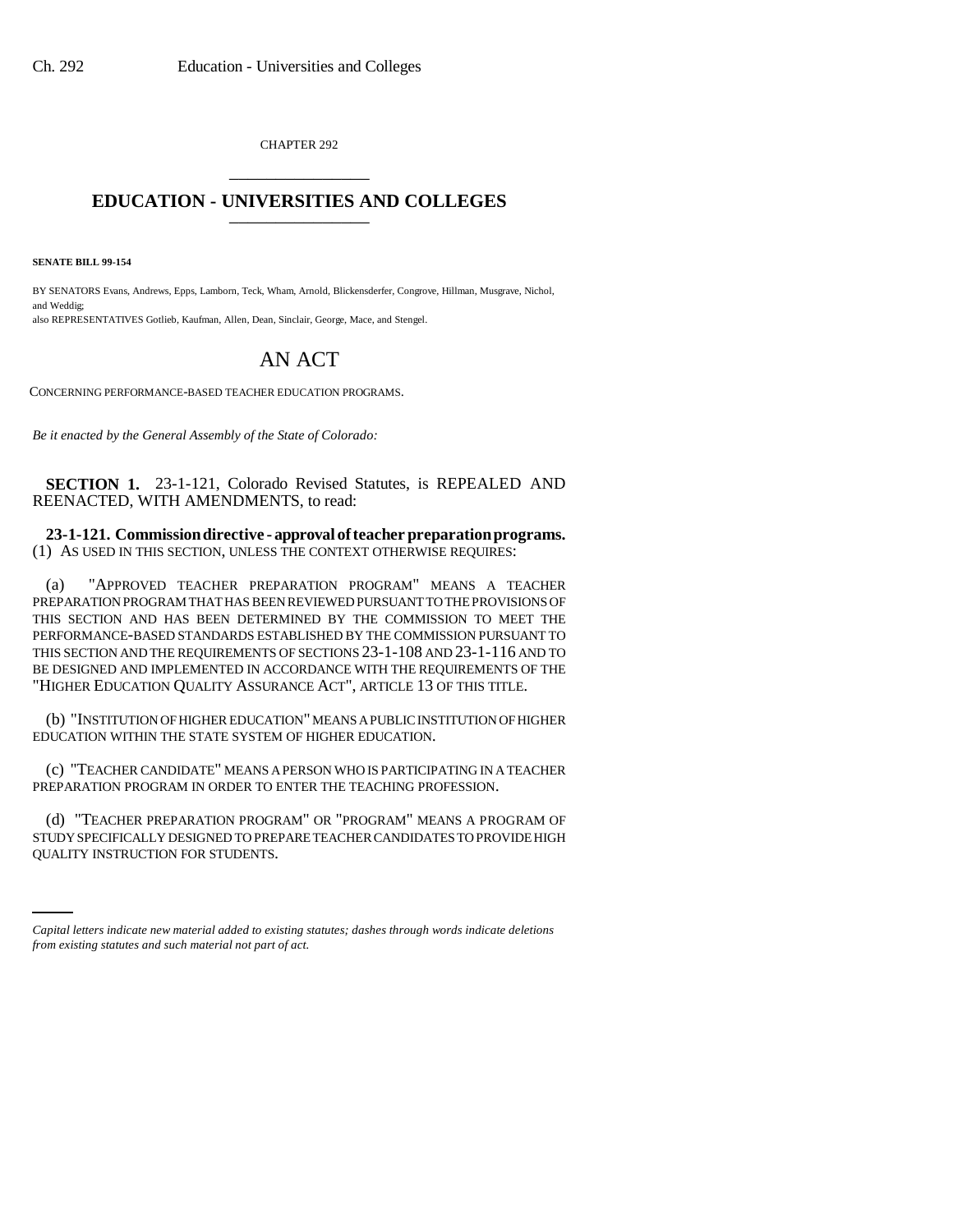(2) ON OR BEFORE JULY 1, 2000, THE COMMISSION SHALL ADOPT POLICIES ESTABLISHING THE REQUIREMENTS FOR TEACHER PREPARATION PROGRAMS OFFERED BY INSTITUTIONS OF HIGHER EDUCATION. THE COMMISSION SHALL WORK IN COOPERATION WITH THE STATE BOARD OF EDUCATION IN DEVELOPING THE REQUIREMENTS FOR TEACHER PREPARATION PROGRAMS. AT A MINIMUM, THE REQUIREMENTS SHALL ENSURE THAT EACH TEACHER PREPARATION PROGRAM MAY BE COMPLETED WITHIN FOUR ACADEMIC YEARS, IS DESIGNED ON A PERFORMANCE-BASED MODEL, AND INCLUDES:

(a) A COMPREHENSIVE ADMISSION SYSTEM THAT INCLUDES SCREENING OF AND COUNSELING FOR STUDENTS WHO ARE CONSIDERING BECOMING TEACHER CANDIDATES;

(b) ONGOING SCREENING AND COUNSELING OF TEACHER CANDIDATES BY PRACTICING TEACHERS OR FACULTY MEMBERS;

(c) COURSE WORK AND FIELD-BASED TRAINING THAT INTEGRATES THEORY AND PRACTICE AND EDUCATES TEACHER CANDIDATES IN THE METHODOLOGIES, PRACTICES, AND PROCEDURES OF TEACHING STANDARDS-BASED EDUCATION, AS DESCRIBED IN PART 4 OF ARTICLE 7 OF THIS TITLE, AND SPECIFICALLY IN TEACHING TO THE STATE MODEL CONTENT STANDARDS ADOPTED PURSUANT TO SECTION 22-7-406, C.R.S.;

(d) A REQUIREMENT THAT EACH TEACHER CANDIDATE COMPLETE DURING THE COURSE OF THE TEACHER PREPARATION PROGRAM A MINIMUM OF EIGHT HUNDRED HOURS OF SUPERVISED FIELD-BASED EXPERIENCE THAT RELATES TO PREDETERMINED LEARNING STANDARDS;

(e) A REQUIREMENT THAT EACH TEACHER CANDIDATE, PRIOR TO GRADUATION, MUST DEMONSTRATE THE SKILLS REQUIRED FOR LICENSURE, AS SPECIFIED BY RULE OF THE STATE BOARD OF EDUCATION PURSUANT TO SECTION 22-2-109 (3), C.R.S., IN THE MANNER SPECIFIED BY RULE OF THE STATE BOARD;

(f) COMPREHENSIVE, ONGOING ASSESSMENT INCLUDING EVALUATION OF EACH TEACHER CANDIDATE'S SUBJECT MATTER AND PROFESSIONAL KNOWLEDGE AND ABILITY TO DEMONSTRATE SKILL IN APPLYING THE PROFESSIONAL KNOWLEDGE BASE.

(3) ON OR BEFORE JULY 1,2000, THE COMMISSION SHALL ALSO ADOPT POLICIES TO ENSURE THAT EACH TEACHER PREPARATION PROGRAM INCLUDES IMPLEMENTATION OF PROCEDURES TO MONITOR AND IMPROVE THE EFFECTIVENESS OF THE PROGRAM, INCLUDING AT A MINIMUM THE FOLLOWING:

(a) PERIODIC REVIEW BY THE INSTITUTION OF HIGHER EDUCATION OFFERING THE TEACHER PREPARATION PROGRAM TO ENSURE THAT THE PROGRAM MEETS THE REQUIREMENTS SPECIFIED BY THE COMMISSION PURSUANT TO THIS SECTION;

(b) IMPLEMENTATION OF A PROCEDURE FOR COLLECTING AND REVIEWING EVALUATIVE DATA CONCERNING THE TEACHER PREPARATION PROGRAM AND FOR MODIFYING THE PROGRAM AS NECESSARY IN RESPONSE TO THE DATA COLLECTED;

(c) IMPLEMENTATION OF A PROCEDURE FOR REVIEWING THE SCORES ACHIEVED ON THE PROFESSIONAL COMPETENCY ASSESSMENTS REQUIRED PURSUANT TO SECTION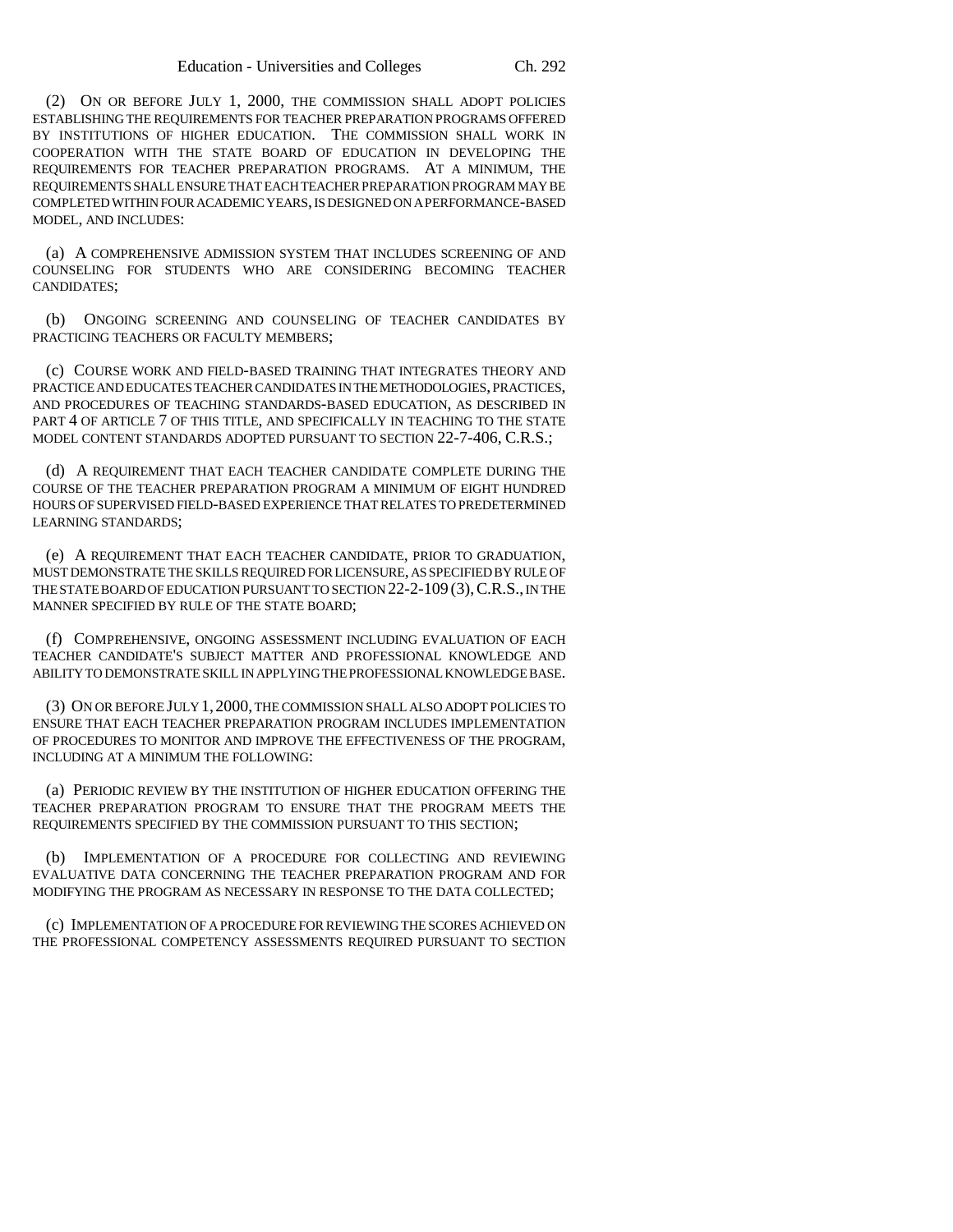22-60.5-201,C.R.S., BY TEACHER CANDIDATES ENROLLED IN AND GRADUATING FROM THE PROGRAM AND MODIFYING THE TEACHER PREPARATION PROGRAM AS NECESSARY TO IMPROVE THOSE SCORES;

(d) IMPLEMENTATION OF AN INSTITUTIONAL REWARD SYSTEM FOR FACULTY AND SUPERVISORS INVOLVED IN THE TEACHER PREPARATION PROGRAM THAT SUPPORTS AND ENCOURAGES FIELD-BASED ACTIVITY.

(4) (a) (I) BEGINNING JULY 1,2000, AND PRIOR TO JULY 1, 2001, THE COMMISSION, IN CONJUNCTION WITH THE STATE BOARD OF EDUCATION, SHALL REVIEW EACH TEACHER PREPARATION PROGRAM OFFERED BY AN INSTITUTION OF HIGHER EDUCATION AS PROVIDED IN PARAGRAPH (b) OF THIS SUBSECTION (4). ALL TEACHER PREPARATION PROGRAMS SHALL BE DISCONTINUED AS OF JULY 1, 2001, UNLESS REAPPROVED PRIOR TO SAID DATE.

(II) FOLLOWING THE INITIAL REVIEW OF TEACHER PREPARATION PROGRAMS PURSUANT TO THIS SECTION, THE COMMISSION SHALL ESTABLISH A SCHEDULE FOR REVIEW OF PROGRAMS THAT ENSURES EACH PROGRAM IS REVIEWED AS PROVIDED IN THIS SECTION AT LEAST EVERY FIVE YEARS.

(III) ANY INSTITUTION OF HIGHER EDUCATION THAT CHOOSES TO OFFER A NEW TEACHER PREPARATION PROGRAM OR MODIFY AN EXISTING PROGRAM, EITHER BY SIGNIFICANTLY MODIFYING THE CONTENT OR MODIFYING THE GEOGRAPHIC AREA IN WHICH THE PROGRAM IS OFFERED, SHALL SUBMIT THE NEW OR MODIFIED PROGRAM TO THE COMMISSION FOR REVIEW PURSUANT TO THIS SECTION; EXCEPT THAT AN INSTITUTION NEED NOT SUBMIT FOR REVIEW ANY PROGRAM OFFERED ON A CASH-FUNDED BASIS. THE COMMISSION SHALL ADOPT POLICIES AND PROCEDURES FOR THE REVIEW OF NEW AND MODIFIED PROGRAMS.

(b) EACH PROGRAM REVIEW CONDUCTED PURSUANT TO PARAGRAPH (a) OF THIS SUBSECTION (4) SHALL ENSURE THAT THE PROGRAM MEETS THE MINIMUM REQUIREMENTS ADOPTED PURSUANT TO SUBSECTIONS (2) AND (3) OF THIS SECTION AND THE REQUIREMENTS OF SECTIONS 23-1-108 AND 23-1-116 AND ANY POLICIES ADOPTED PURSUANT THERETO. IN ADDITION, THE COMMISSION SHALL ENSURE THAT THE PROGRAM IS DESIGNED AND IMPLEMENTED IN ACCORDANCE WITH THE REQUIREMENT S OF THE "HIGHER EDUCATION QUALITY ASSURANCE ACT", ARTICLE 13 OF THIS TITLE. IN DETERMINING WHETHER TO INITIALLY APPROVE OR CONTINUE THE APPROVAL OF A TEACHER PREPARATION PROGRAM, THE COMMISSION SHALL CONSIDER ANY RECOMMENDATIONS MADE BY THE STATE BOARD OF EDUCATION PURSUANT TO SECTION 22-2-109 (5) CONCERNING THE EFFECTIVENESS OF THE PROGRAM CONTENT. IF THE STATE BOARD OF EDUCATION RECOMMENDS THAT A PROGRAM NOT BE APPROVED, THE COMMISSION SHALL FOLLOW SAID RECOMMENDATION BY REFUSING INITIAL APPROVAL OF SAID PROGRAM OR PLACING SAID PROGRAM ON PROBATION.

(c) EACH INSTITUTION OF HIGHER EDUCATION THAT OFFERS A TEACHER PREPARATION PROGRAM SHALL SUBMIT TO THE COMMISSION AN ANNUAL REPORT TO ASSIST THE COMMISSION IN REVIEWING THE TEACHER PREPARATION PROGRAM PURSUANT TO THIS SECTION. THE COMMISSION SHALL COLLABORATE WITH REPRESENTATIVES FROM THE GOVERNING BOARDS OF EACH INSTITUTION OF HIGHER EDUCATION THAT OFFERS A TEACHER PREPARATION PROGRAM IN SPECIFYING THE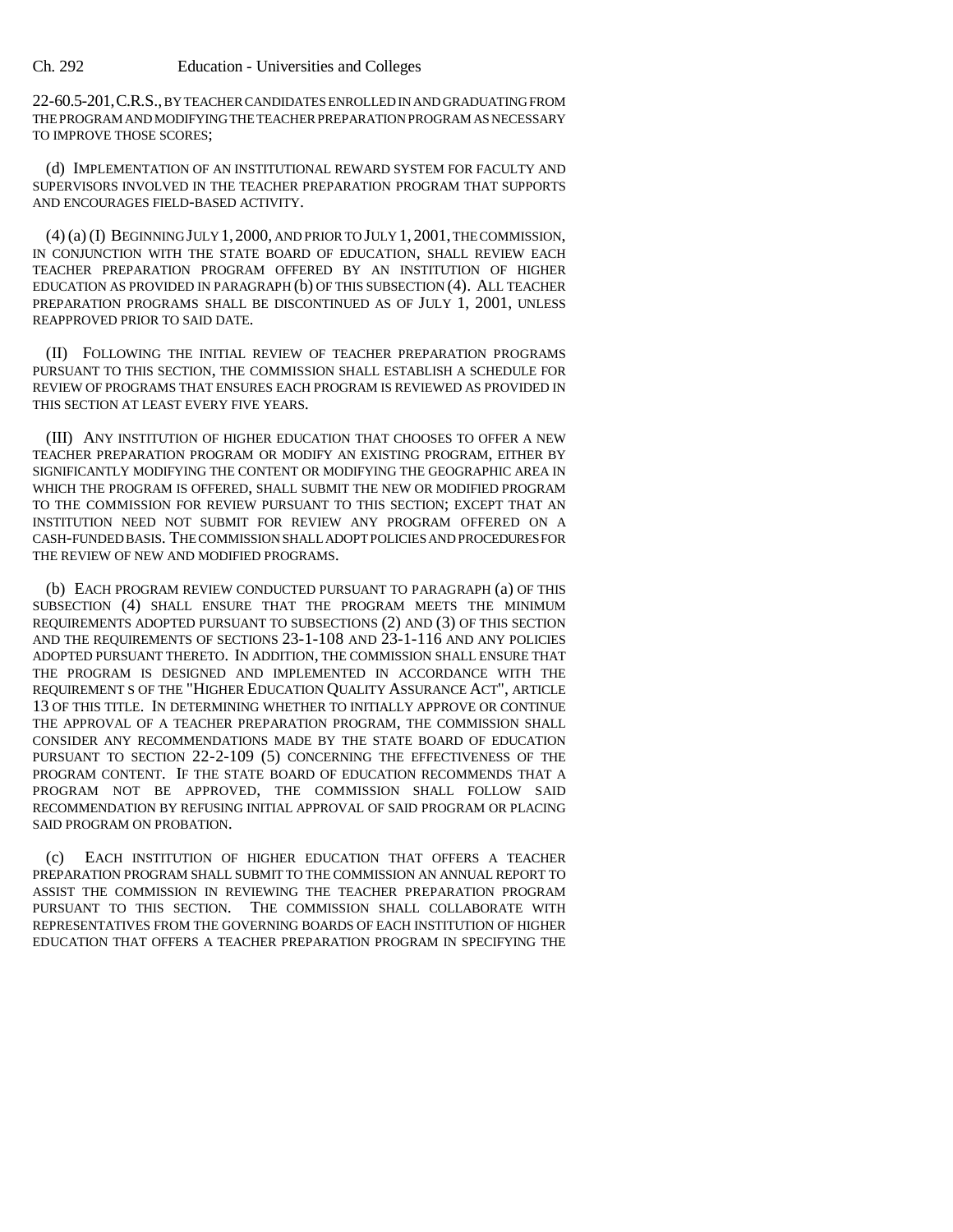INFORMATION TO BE INCLUDED IN THE ANNUAL REPORT.

(d) FOLLOWING REVIEW OF A TEACHER PREPARATION PROGRAM, IF THE COMMISSION DETERMINES THAT THE PROGRAM DOES NOT MEET THE REQUIREMENTS SPECIFIED IN PARAGRAPH (b) OF THIS SUBSECTION (4), IT SHALL PLACE THE PROGRAM ON PROBATION. THE COMMISSION SHALL ADOPT POLICIES SPECIFYING THE PROCEDURES FOR PLACING A PROGRAM ON PROBATION AND FOR SUBSEQUENTLY TERMINATING A PROGRAM, INCLUDING A PROCEDURE FOR APPEAL. A TEACHER PREPARATION PROGRAM THAT IS PLACED ON PROBATION SHALL NOT ACCEPT NEW STUDENTS UNTIL THE COMMISSION REMOVES THE TEACHER PREPARATION PROGRAM FROM PROBATIONARY STATUS. IF THE COMMISSION DETERMINES THAT TERMINATION OF THE APPROVAL OF A TEACHER PREPARATION PROGRAM IS NECESSARY, THE PROGRAM SHALL BE TERMINATED WITHIN FOUR YEARS AFTER SAID DETERMINATION. IF THE COMMISSION PLACES A PROGRAM ON PROBATION BASED ON THE RECOMMENDATION OF THE STATE BOARD OF EDUCATION, THE COMMISSION SHALL CONSULT WITH THE STATE BOARD OF EDUCATION IN DETERMINING WHETHER THE PROGRAM SHOULD BE REAPPROVED OR WHETHER APPROVAL SHOULD BE TERMINATED.

(5) THE COMMISSION, UPON THE REQUEST OF A NONPUBLIC INSTITUTION THAT PROVIDES A TEACHER PREPARATION PROGRAM, SHALL APPROVE THE PROGRAM UPON RECEIPT OF CONFIRMATION BY THE STATE BOARD OF EDUCATION THAT THE PROGRAM CONTENT IS DESIGNED AND IMPLEMENTED IN A MANNER THAT WILL ENABLE A TEACHER CANDIDATE TO MEET THE REQUIREMENTS SPECIFIED BY THE STATE BOARD OF EDUCATION PURSUANT TO SECTION 22-2-109 (3),C.R.S., AND THE REQUIREMENTS FOR LICENSURE ENDORSEMENT ADOPTED BY RULE OF THE STATE BOARD OF EDUCATION PURSUANT TO SECTION 22-60.5-106, C.R.S.

(6) BEGINNING JANUARY 2002, THE COMMISSION SHALL ANNUALLY SUBMIT TO THE EDUCATION COMMITTEES OF THE SENATE AND THE HOUSE OF REPRESENTATIVES A REPORT CONCERNING THE EFFECTIVENESS OF THE REVIEW OF TEACHER PREPARATION PROGRAMS CONDUCTED PURSUANT TO THIS SECTION. THE REPORT SHALL ALSO STATE THE PERCENTAGE OF TEACHER CANDIDATES GRADUATING FROM EACH TEACHER PREPARATION PROGRAM DURING THE PRECEDING TWELVE MONTHS THAT APPLIED FOR AND RECEIVED A PROVISIONAL TEACHER LICENSE PURSUANT TO SECTION 22-60.5-201, C.R.S., AND THE PERCENTAGE OF SAID GRADUATES WHO PASSED THE BASIC SKILLS ASSESSMENT AND RELATED ASSESSMENTS ADMINISTERED PURSUANT TO SECTION 22-60.5-203, C.R.S. THE EDUCATION COMMITTEES OF THE SENATE AND THE HOUSE OF REPRESENTATIVES SHALL CONSIDER THE REPORT IN A JOINT MEETING HELD PURSUANT TO SECTION 22-60.5-116.5, C.R.S.

**SECTION 2.** 22-2-109, Colorado Revised Statutes, is amended to read:

**22-2-109. State board of education - additional duties.** (1) The state board of education shall:

(a) Repealed.

(b) Evaluate and determine and publish its findings as to which programs of study in Colorado institutions of higher education meet the requirements of an approved program of teacher preparation pursuant to section 22-60-103 (2) or article 60.5 of this title;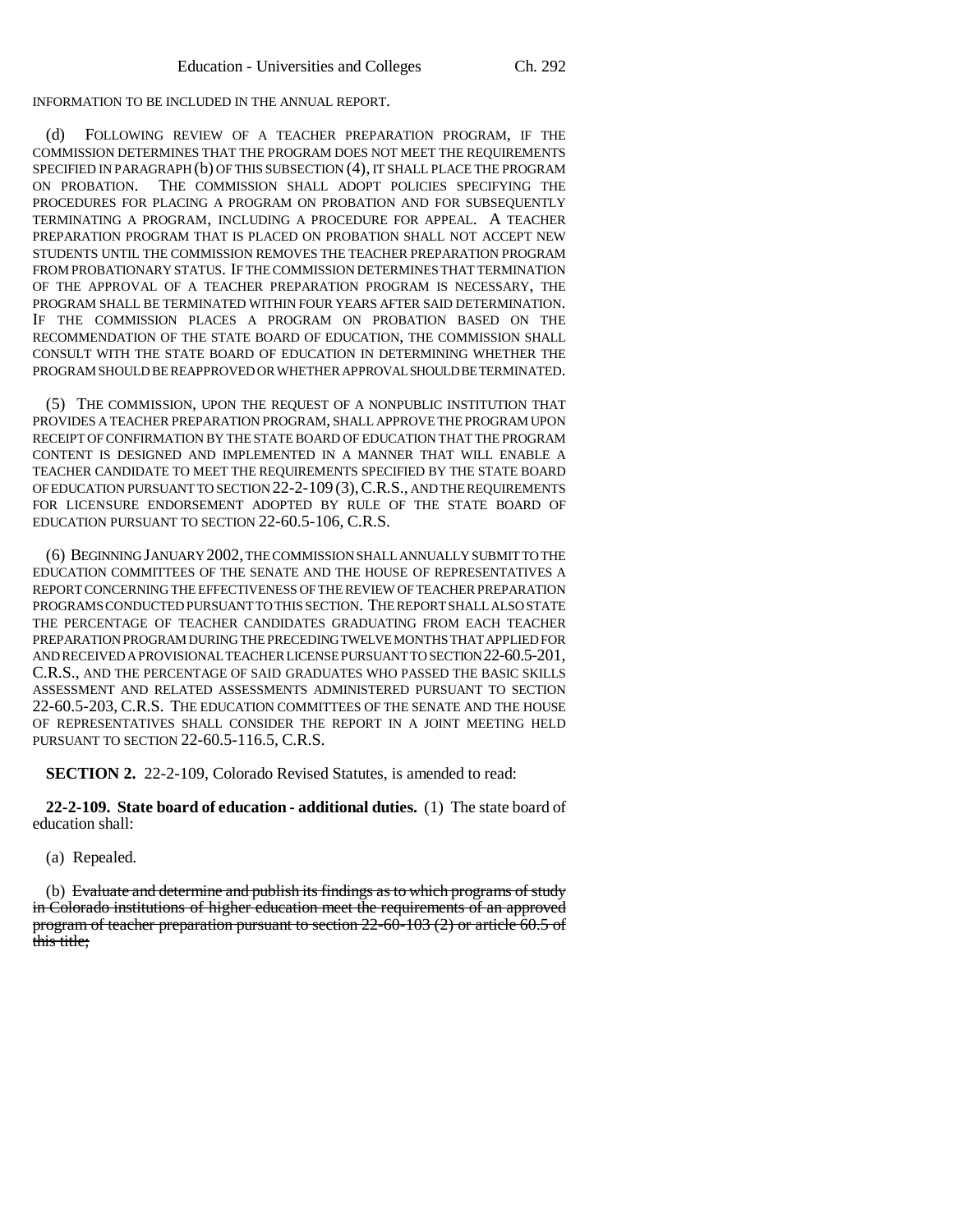## Ch. 292 Education - Universities and Colleges

(c) Adopt rules that prescribe standards for the evaluation of teacher preparation programs, including the extent to which such teacher preparation programs prepare teachers to teach in accordance with the goals of standards-based education pursuant to part 4 of article 7 of this title;

(d) Adopt rules and regulations for a procedure through which statements of partial completion of approved programs may be combined pursuant to section 22-60-104  $(5)$  (b);

(e) Make periodic visits as may be necessary to the colleges and universities in the state in order to observe, evaluate, and approve the programs of teacher preparation offered therein;

(f) Utilize representatives from all levels of education in the development of standards of evaluation and in the evaluation of teacher preparation programs in the institutions of higher education of the state;

(g) Adopt rules and regulations which THAT prescribe PERFORMANCE-BASED standards of qualification, preparation, training, or experience that are required for the issuance of all certificates and letters of authorization, LICENSES AND AUTHORIZATIONS, as provided for in  $\frac{\text{article } 60}{\text{ARTICE } 60.5}$  of this title;

(h) Adopt rules and regulations which THAT prescribe PERFORMANCE-BASED standards for endorsements deemed appropriate for each type of certificate or letter of LICENSE OR authorization;

(i) Utilize representatives from all levels of education in the development of PERFORMANCE-BASED standards of qualification, preparation, and experience for all certificates, letters of authorization, LICENSES, AUTHORIZATIONS, and endorsements;

(j) Conduct or arrange for research pertinent or essential to implement the provisions of article 60 ARTICLE 60.5 of this title, including but not limited to teacher certification LICENSURE and teacher preparation programs in institutions of higher education;

(k) Develop and implement policies and procedures for the approval of teacher education classes and programs offered in Colorado for academic credit and operated by institutions of higher education from outside Colorado;

(l) Inform certificated teachers of the availability of the economic work-learn program for in-service education programs for recertification credit;

(m) Repealed.

(n) Provide for the coordination, to the greatest extent possible, of the review by the department of education of approved programs of preparation and the review of accepted institutions of higher education by nationally recognized accrediting agencies or organizations;

(o) Notify the Colorado commission on higher education of any programs of preparation of accepted institutions of higher education which the state board of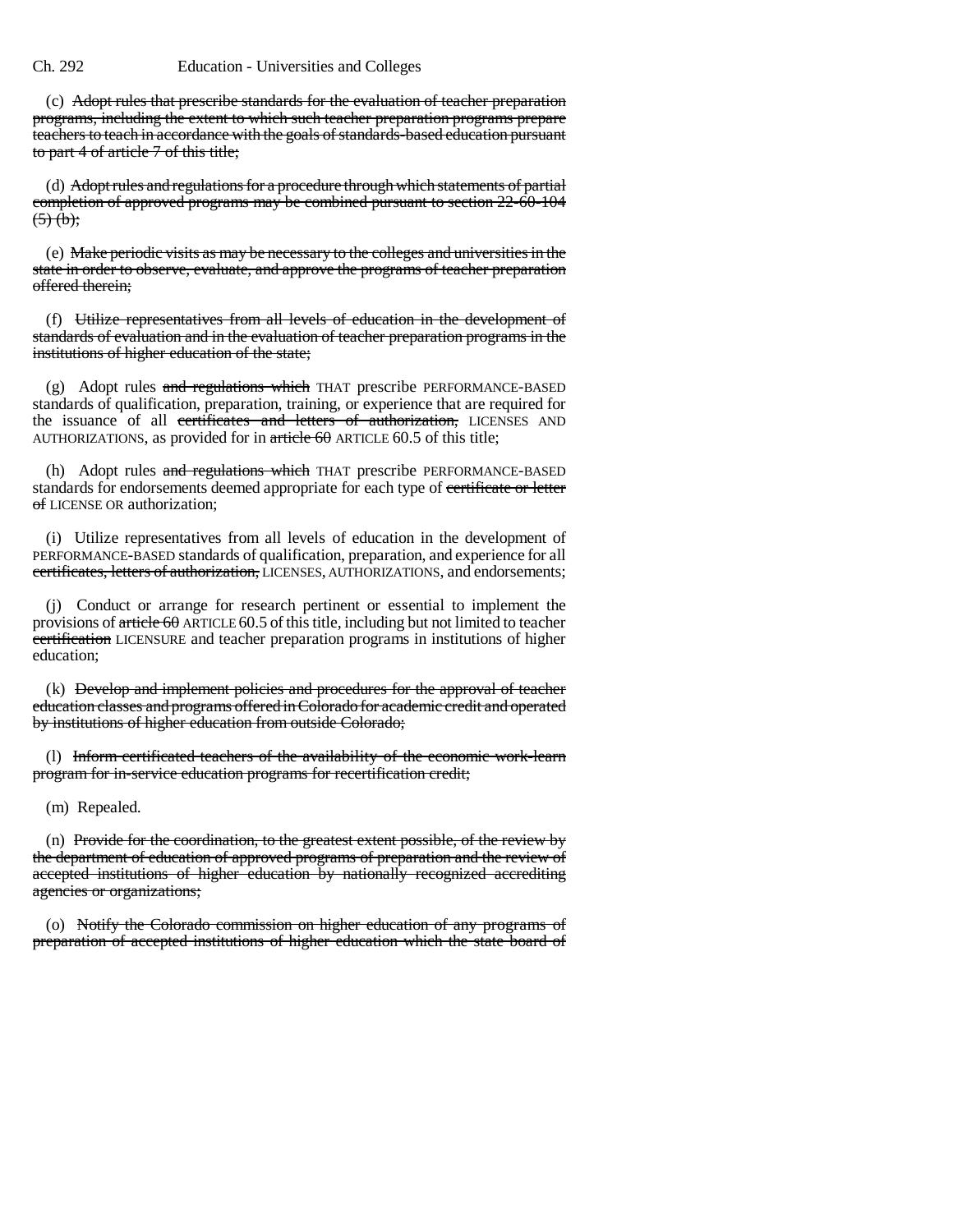education has refused to approve and to recommend the termination of such programs;

(p) Adopt rules to ensure that principal and administrator programs of preparation meet the requirements concerning instruction in evaluating certificated personnel specified in section 22-9-108.

(2) Effective July 1, 1968, the state board of education shall perform the duties previously allocated to the state board of teacher certification. Whenever any law of this state refers to the state board of teacher certification, said law shall be construed as referring to the state board of education.

(3) ON OR BEFORE JULY 1, 2000, THE STATE BOARD OF EDUCATION BY RULE SHALL ADOPT PERFORMANCE-BASED TEACHER LICENSURE STANDARDS, WHICH AT A MINIMUM SHALL INCLUDE A REQUIREMENT THAT EACH CANDIDATE FOR A PROVISIONAL TEACHER LICENSE SHALL HAVE AND BE ABLE TO DEMONSTRATE THE FOLLOWING SKILLS:

(a) THE ABILITY TO ALIGN INSTRUCTIONAL OBJECTIVES WITH ADOPTED STUDENT LEARNING STANDARDS;

(b) THE ABILITY TO TEACH IN A MANNER THAT ADDRESSES INDIVIDUAL STUDENT NEEDS AND ENABLES THE STUDENT TO IMPROVE HIS OR HER PERFORMANCE;

(c) PROFICIENCY IN MEASURING AND MONITORING EACH STUDENT'S PROGRESS TOWARD ACHIEVING LEARNING STANDARDS;

(d) THE ABILITY TO ADJUST INSTRUCTIONAL PRACTICES AND METHODS WHEN NECESSARY TO STIMULATE OR ENHANCE STUDENT PROGRESS;

(e) THE ABILITY TO ENGAGE PARENTS AS LEARNING PARTNERS TO PROMOTE STUDENT LEARNING;

(f) THE ABILITY TO INTEGRATE TECHNOLOGY INTO INSTRUCTION AT THE GRADE LEVEL FOR WHICH THE TEACHER EXPECTS TO BE ENDORSED;

(g) THE ABILITY TO ASSESS STUDENT PERFORMANCE;

(h) THE ABILITY TO DEMONSTRATE A HIGH LEVEL OF CONTENT AREA KNOWLEDGE AND PROFESSIONAL COMPETENCIES IN THE AREAS IDENTIFIED BY RULE OF THE STATE BOARD PURSUANT TO SECTION 22-60.5-203.

(4) IN ADOPTING THE PERFORMANCE-BASED TEACHER LICENSURE STANDARDS PURSUANT TO SUBSECTION (3) OF THIS SECTION, THE STATE BOARD SHALL ALSO ADOPT RULES SPECIFYING THE METHODS BY WHICH A TEACHER CANDIDATE MAY DEMONSTRATE THAT HE OR SHE HAS ACHIEVED THE SPECIFIED SKILLS AND THE MANNER IN WHICH SUCH DEMONSTRATIONS MAY BE DOCUMENTED FOR SUBMISSION WHEN THE TEACHER CANDIDATE APPLIES FOR LICENSURE.

(5) (a) THE STATE BOARD SHALL REVIEW THE CONTENT OF TEACHER PREPARATION PROGRAMS OFFERED BY INSTITUTIONS OF HIGHER EDUCATION WITHIN THE STATE. SUCH REVIEW SHALL BE DESIGNED TO ENSURE THAT THE CONTENT OF EACH PROGRAM IS DESIGNED AND IMPLEMENTED IN A MANNER THAT WILL ENABLE A TEACHER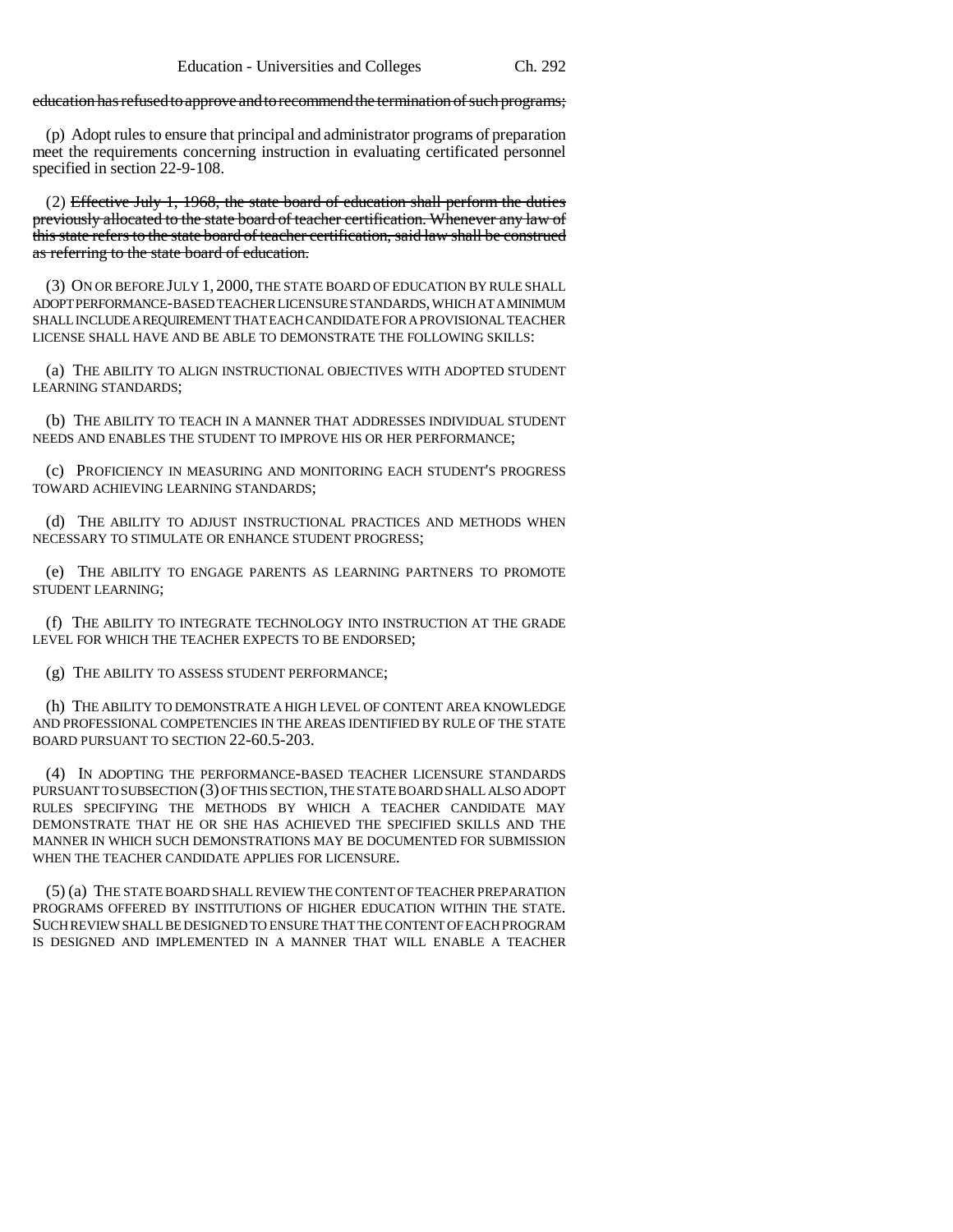CANDIDATE TO MEET THE REQUIREMENTS SPECIFIED BY THE STATE BOARD PURSUANT TO SUBSECTION (3) OF THIS SECTION AND THE REQUIREMENTS FOR LICENSURE ENDORSEMENT ADOPTED BY RULE OF THE STATE BOARD PURSUANT TO SECTION 22-60.5-106. THE STATE BOARD SHALL RECOMMEND TO THE COLORADO COMMISSION ON HIGHER EDUCATION THAT A PROGRAM NOT BE APPROVED PURSUANT TO SECTION 23-1-121, C.R.S., IF IT DETERMINES THAT THE PROGRAM CONTENT DOES NOT MEET THE REQUIREMENTS SPECIFIED IN SUBSECTION (3) OF THIS SECTION OR THE ENDORSEMENT REQUIREMENTS.

(b) UPON THE REQUEST OF A NONPUBLIC INSTITUTION THAT PROVIDES A TEACHER PREPARATION PROGRAM, THE STATE BOARD SHALL REVIEW THE CONTENT OF THE PROGRAM TO DETERMINE WHETHER THE PROGRAM CONTENT IS DESIGNED AND IMPLEMENTED IN A MANNER THAT WILL ENABLE A TEACHER CANDIDATE TO MEET THE REQUIREMENTS SPECIFIED BY THE STATE BOARD OF EDUCATION PURSUANT TO SUBSECTION (3) OF THIS SECTION, AND THE REQUIREMENTS FOR LICENSURE ENDORSEMENT ADOPTED BY RULE OF THE STATE BOARD PURSUANT TO SECTION 22-60.5-106. UPON COMPLETION OF THE REVIEW, THE STATE BOARD SHALL NOTIFY THE COLORADO COMMISSION ON HIGHER EDUCATION CONCERNING WHETHER THE PROGRAM CONTENT MEETS SAID REQUIREMENTS.

**SECTION 3.** 22-60.5-116 (2) and (4), Colorado Revised Statutes, are amended to read:

**22-60.5-116. Evaluation of approved programs of preparation for teachers, principals, and administrators - repeal.** (2) Effective July 1, 1999, every two years, teachers BEGINNING JULY 1, 1999, EACH TEACHER employed by the school districts A SCHOOL DISTRICT of the state who completed their HIS OR HER preparation at AN accepted institutions INSTITUTION of higher education in this state shall evaluate their THE program during their HIS OR HER first and third years of teaching. EACH TEACHER WHO COMPLETES HIS OR HER PREPARATION AT AN ACCEPTED INSTITUTION OF HIGHER EDUCATION IN ANOTHER STATE MAY ALSO EVALUATE HIS OR HER PROGRAM. Such evaluations shall include assessments of the extent to which the teacher preparation programs PROGRAM sufficiently addressed and prepared teachers THE TEACHER to implement standards-based education pursuant to part 4 of article 7 of this title MEET THE PERFORMANCE-BASED STANDARDS FOR TEACHER LICENSURE SPECIFIED BY RULE OF THE STATE BOARD OF EDUCATION PURSUANT TO SECTION 22-2-109 (3). For 1999 and every year thereafter, a sample of principals and administrators employed by the school districts of the state who completed their preparation at accepted institutions of higher education in this state shall evaluate their programs. Such sample shall be selected by the department of education. Such evaluations shall be on forms prepared and distributed by the department of education. The completed forms shall be returned to the department of education for compilation, review by the educator professional standards board and the state board of education, and dissemination to Colorado teacher, principal, and administrator preparation institutions. IN ADDITION, THE COMPLETED FORMS MAY BE REVIEWED BY THE EDUCATOR PROFESSIONAL STANDARDS BOARD. The department of education shall provide copies of the compiled results of such completed forms to the members of the committees on education of the house of representatives and the senate, WHICH SHALL REVIEW THE RESULTS AT A JOINT MEETING PURSUANT TO SECTION 22-60.5-116.5. IN ADDITION, THE DEPARTMENT OF EDUCATION MAY PROVIDE COPIES OF THE COMPILED RESULTS TO EACH SCHOOL DISTRICT AND TO THE COLORADO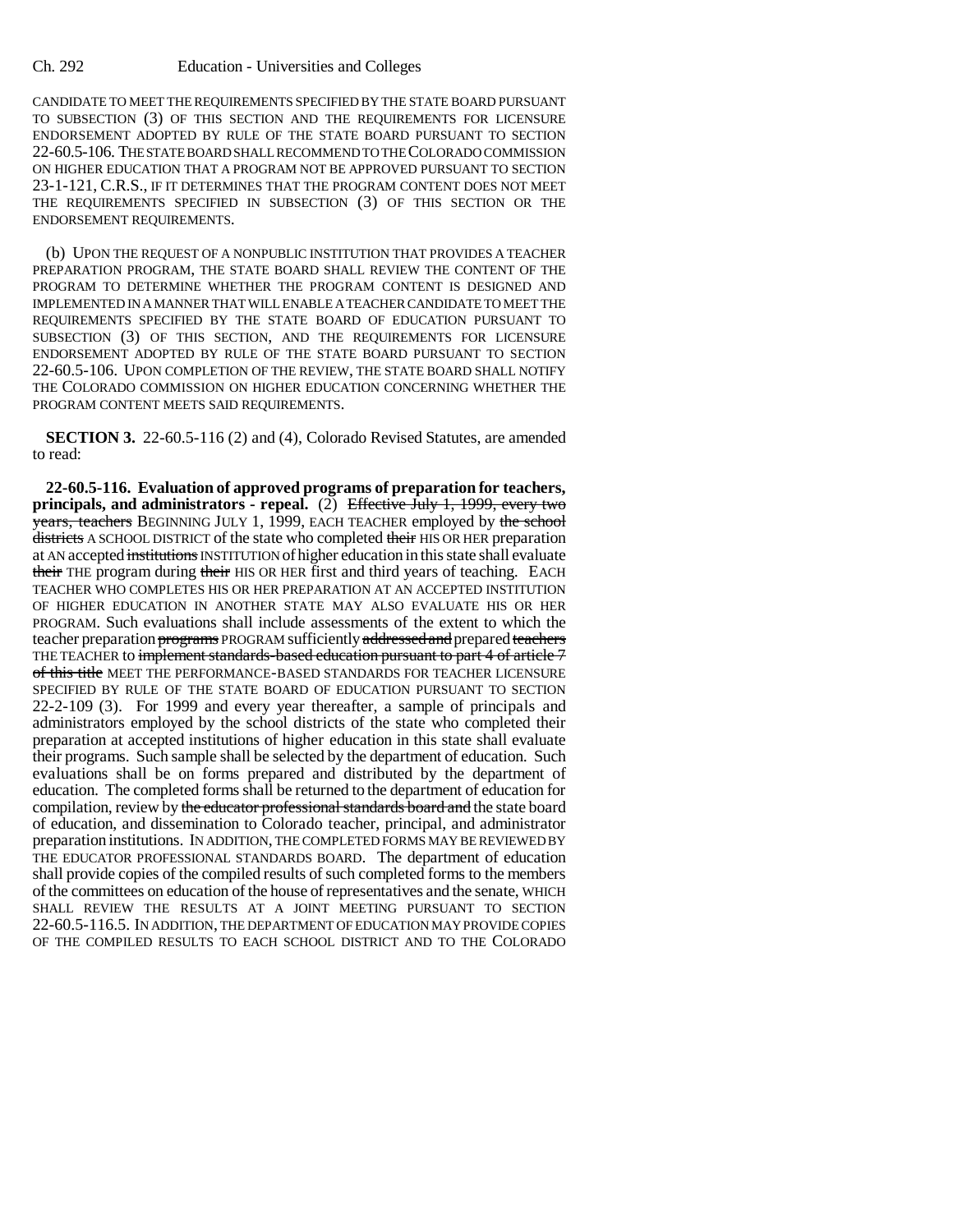COMMISSION ON HIGHER EDUCATION.

(4) Effective July 1, 1999, the administrative staff of the school districts of this state shall be provided forms for the evaluation of approved programs of preparation of teachers of graduates of Colorado teacher preparation institutions employed within said school districts. THE ADMINISTRATIVE STAFF MAY ALSO REVIEW APPROVED TEACHER PREPARATION PROGRAMS OF TEACHERS EMPLOYED BY THE SCHOOL DISTRICT WHO GRADUATED FROM OUT-OF-STATE INSTITUTIONS. Such evaluations shall include assessments of the extent to which the teacher preparation programs sufficiently addressed and prepared teachers to implement standards-based education pursuant to part 4 of article 7 of this title MEET THE PERFORMANCE-BASED STANDARDS FOR TEACHER LICENSURE SPECIFIED BY RULE OF THE STATE BOARD OF EDUCATION PURSUANT TO SECTION 22-2-109 (3) AND THE EXTENT TO WHICH THE SCHOOL DISTRICT WAS REQUIRED TO REMEDIATE EACH TEACHER. Evaluations shall be completed during the first and third years of teaching as specified in subsection (2) of this section or at such other times as may be deemed appropriate by the state board of education. Such forms shall be returned to the department of education for compilation, review by the educator professional standards board and the state board of education, and dissemination to Colorado teacher preparation institutions. IN ADDITION, THE COMPLETED FORMS MAY BE REVIEWED BY THE EDUCATOR PROFESSIONAL STANDARDS BOARD. The department of education shall provide copies of the compiled results of such completed forms to the members of the committees on education of the house of representatives and the senate, WHICH SHALL REVIEW THE RESULTS AT A JOINT MEETING PURSUANT TO SECTION 22-60.5-116.5. IN ADDITION, THE DEPARTMENT OF EDUCATION MAY PROVIDE COPIES OF THE COMPILED RESULTS TO EACH SCHOOL DISTRICT AND TO THE COLORADO COMMISSION ON HIGHER EDUCATION.

**SECTION 4.** Part 1 of article 60.5 of title 22, Colorado Revised Statutes, is amended BY THE ADDITION OF A NEW SECTION to read:

**22-60.5-116.5. Education committees - evaluation of teacher preparation programs - biannual joint meeting.** (1) THE COMMITTEES ON EDUCATION OF THE HOUSE OF REPRESENTATIVES AND THE SENATE SHALL BIANNUALLY HOLD A JOINT MEETING TO ASSESS THE REPORTS RECEIVED CONCERNING THE EFFECTIVENESS OF THE APPROVED TEACHER PREPARATION PROGRAMS OFFERED BY ACCEPTED INSTITUTIONS OF HIGHER EDUCATION IN THE STATE. AT THE MEETING, THE COMMITTEES SHALL CONSIDER THE COMPILED RESULTS OF THE COMPLETED EVALUATION FORMS RECEIVED PURSUANT TO SECTION 22-60.5-116 (2) AND (4) AND THE REPORTS ON THE REVIEW OF APPROVED TEACHER PREPARATION PROGRAMS RECEIVED FROM THE COLORADO COMMISSION ON HIGHER EDUCATION PURSUANT TO SECTION 23-1-121(6),C.R.S. THE COMMITTEES SHALL TAKE TESTIMONY FROM REPRESENTATIVES OF THE INSTITUTIONS OF HIGHER EDUCATION THAT PROVIDE THE TEACHER PREPARATION PROGRAMS, THE STATE BOARD OF EDUCATION, THE COLORADO COMMISSION ON HIGHER EDUCATION, AND FROM ANY OTHER INTERESTED PERSONS. BASED ON THE REVIEW OF SAID RESULTS AND REPORTS AND ANY TESTIMONY RECEIVED, THE COMMITTEES SHALL ASSESS WHETHER THE APPROVED TEACHER PREPARATION PROGRAMS ARE ADEQUATELY PREPARING TEACHER CANDIDATES TO MEET THE PERFORMANCE-BASED TEACHER LICENSURE STANDARDS ADOPTED BY RULE OF THE STATE BOARD OF EDUCATION PURSUANT TO SECTION 22-2-109 (3). IN ADDITION, THE COMMITTEES SHALL ASSESS WHETHER EACH APPROVED TEACHER PREPARATION PROGRAM IS BEING IMPLEMENTED IN ACCORDANCE WITH THE REQUIREMENTS OF THE "HIGHER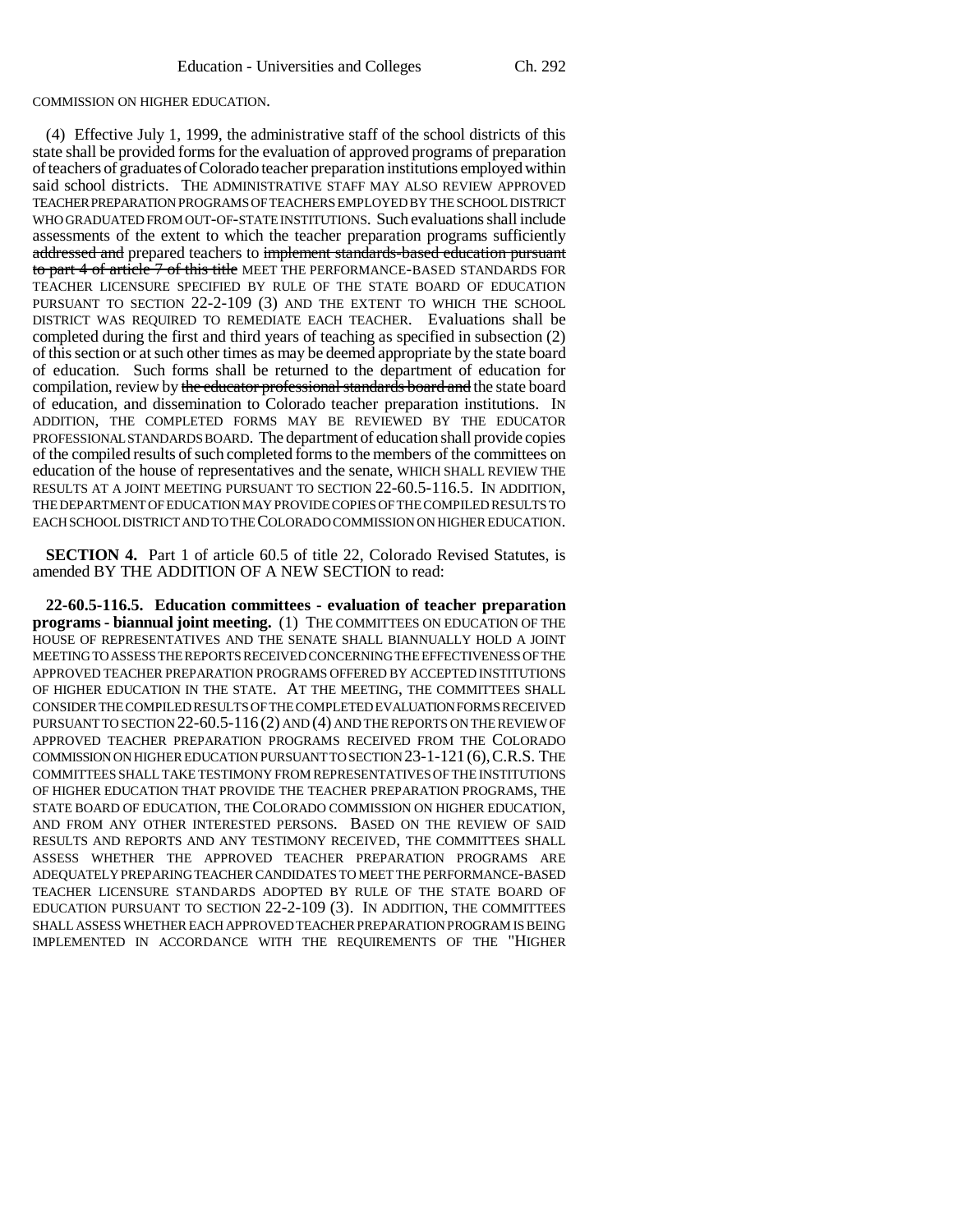EDUCATION QUALITY ASSURANCE ACT", ARTICLE 13 OF TITLE 23, C.R.S.

(2) IF THE COMMITTEES, BASED ON THE REPORTS RECEIVED FROM THE COLORADO COMMISSION ON HIGHER EDUCATION AND THE DEPARTMENT OF EDUCATION, DETERMINE THAT AN APPROVED TEACHER PREPARATION PROGRAM IS NOT ADEQUATELY PREPARING TEACHER CANDIDATES OR IS NOT BEING IMPLEMENTED IN ACCORDANCE WITH THE REQUIREMENTS OF THE "HIGHER EDUCATION QUALITY ASSURANCE ACT", ARTICLE 13 OF TITLE 23, C.R.S., THE COMMITTEES SHALL INSTRUCT THE COLORADO COMMISSION ON HIGHER EDUCATION TO REDUCE THE FUNDING RECEIVED BY THE INSTITUTION OF HIGHER EDUCATION THAT PROVIDES THE APPROVED TEACHER PREPARATION PROGRAM DURING THE NEXT FISCAL YEAR. THE COMMISSION SHALL NOTIFY THE COMMITTEES OF THE AMOUNT OF SAID REDUCTION PRIOR TO INTRODUCTION OF THE ANNUAL GENERAL APPROPRIATIONS BILL.

**SECTION 5.** 22-60.5-102 (8) (a), Colorado Revised Statutes, is amended to read:

**22-60.5-102. Definitions.** As used in this article, unless the context otherwise requires:

(8) (a) "Approved program of preparation" means a program of study for preparation that meets the standards of the state board of education IS APPROVED BY THE COLORADO COMMISSION ON HIGHER EDUCATION PURSUANT TO SECTION 23-1-121,C.R.S., and that upon completion leads to a recommendation for licensure by an accepted institution of higher education.

**SECTION 6. Repeal.** 22-60.5-215 (1) (f) and (1) (g), Colorado Revised Statutes, are repealed as follows:

**22-60.5-215. Powers and duties of the teacher and special services professional standards board - repeal.** (1) In addition to any other powers and duties conferred upon the teacher and special services professional standards board, said board shall study, develop, and make recommendations to the state board of education regarding the following:

(f) Criteria for the approval by the state board of education of any proposed programs of preparation for teachers, including, but not limited to, admission standards and exit requirements for such programs of preparation, quality field experience, active recruitment of students with diverse backgrounds due to culture, race, ethnicity, and gender, and training for teaching multiethnic and multicultural student populations;

(g) Procedures and criteria for the evaluation of approved programs of preparation for teachers by the department of education, including, but not limited to, admission standards and exit requirements for such approved programs of preparation, quality field experience, active recruitment of students with diverse backgrounds due to culture, race, ethnicity, and gender, and training for teaching multiethnic and multicultural student populations;

**SECTION 7.** 22-60.5-402 (1) (f) and (1) (g), Colorado Revised Statutes, are repealed as follows: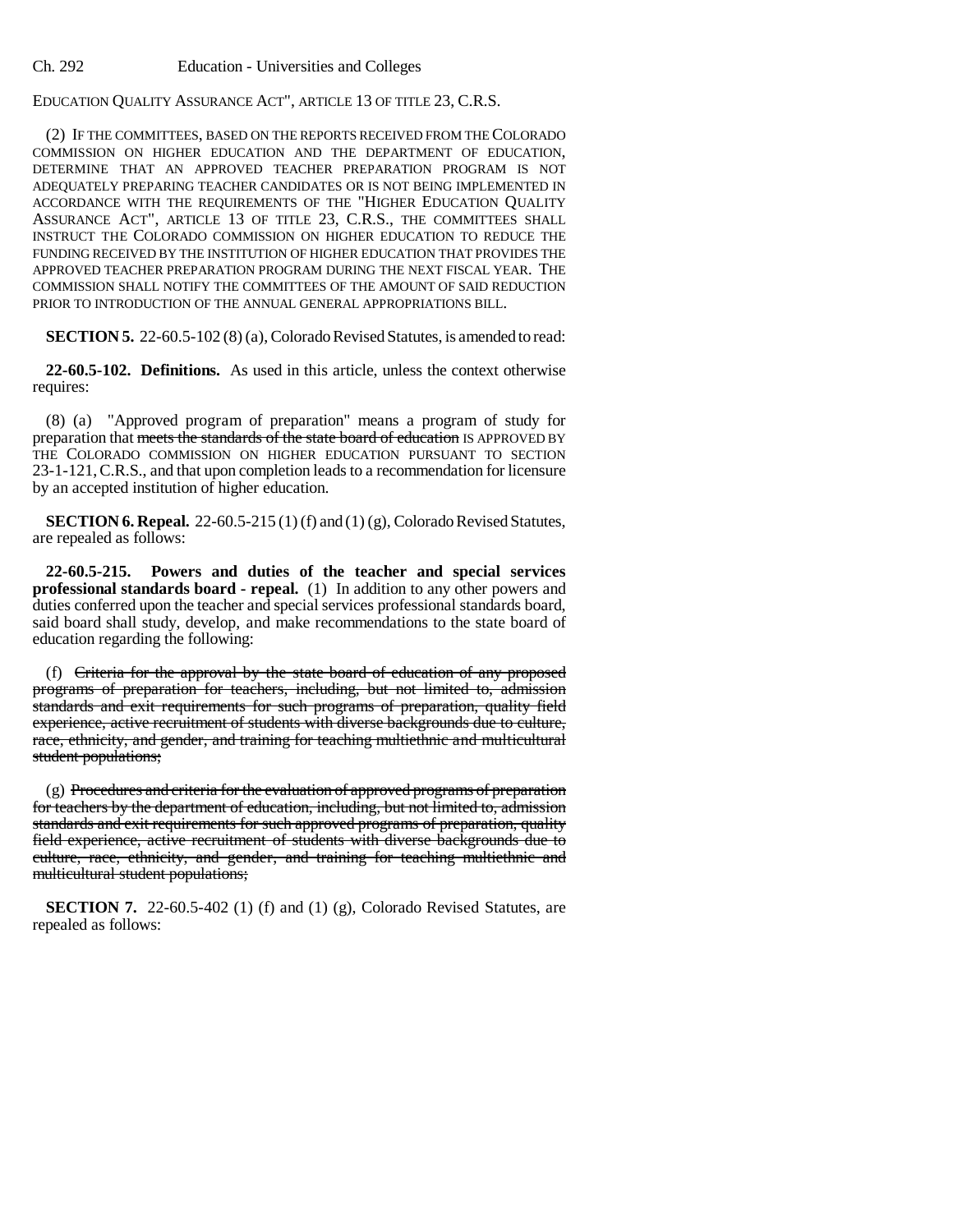**22-60.5-402. Powers and duties of the educator professional standards board.** (1) Effective July 1, 1999, in addition to any other powers and duties conferred upon the educator professional standards board, said board shall study, develop, and make recommendations to the state board of education regarding the following:

(f) Criteria for the approval by the state board of education of any proposed programs of preparation, including, but not limited to, admission standards and exit requirements for such programs of preparation, field experience, active recruitment of students with diverse backgrounds due to culture, race, ethnicity, and gender, and training for teaching and dealing with, as applicable, multiethnic and multicultural student populations;

 $(g)$  Procedures and criteria for the evaluation of approved programs of preparation by the department of education, including, but not limited to, admission standards and exit requirements for such approved programs of preparation, field experience, active recruitment of students with diverse backgrounds due to culture, race, ethnicity, and gender, and training for teaching and dealing with, as applicable, multiethnic and multicultural student populations;

**SECTION 8.** 22-60.5-114 (1), Colorado Revised Statutes, is amended to read:

**22-60.5-114. State board of education - waivers.** (1) Notwithstanding any law to the contrary and upon application of any institution of higher education, school district, or board of cooperative services, the state board of education is authorized to waive any requirement imposed by this article in regard to alternative teacher programs OR approved induction programs. or approved programs of preparation. Such waiver shall be granted only upon a two-thirds majority vote of the members of the state board of education and upon a sufficient showing that such waiver is necessary to allow innovative programs intended to improve the quality of such educators. The state board of education shall promulgate rules and regulations regarding such procedures and criteria necessary for the implementation of this section.

**SECTION 9.** Article 32 of title 22, Colorado Revised Statutes, is amended BY THE ADDITION OF A NEW SECTION to read:

**22-32-110.3. Board of education - specific powers - teacher in residence program.** (1) THE GENERAL ASSEMBLY RECOGNIZES THAT MANY SCHOOL DISTRICTS FACE A SHORTAGE OF TEACHERS AND OFTEN STRUGGLE TO FIND QUALIFIED PERSONS TO TEACH THEIR STUDENTS. THE GENERAL ASSEMBLY FINDS THAT THE INCREASED USE OF EMERGENCY AUTHORIZATIONS TO HIRE PERSONS WHO DO NOT HAVE TEACHER LICENSES AND, IN SOME CASES, HAVE NOT RECEIVED ANY FORM OF TEACHER PREPARATION OR EDUCATION POTENTIALLY JEOPARDIZES THE SCHOOL DISTRICT'S GOAL OF PROVIDING A QUALITY EDUCATION FOR EACH STUDENT. THE GENERAL ASSEMBLY FURTHER FINDS THAT OFTEN, PERSONS WITH EXPERIENCE IN AREAS OTHER THAN TEACHING CAN HELP ALLEVIATE THE TEACHER SHORTAGE FACED BY MANY SCHOOL DISTRICTS, SO LONG AS THESE PERSONS RECEIVE ADEQUATE SUPERVISION AND EDUCATION IN TEACHING METHODS AND PRACTICES. THE GENERAL ASSEMBLY THEREFORE AUTHORIZES SCHOOL DISTRICTS TO CREATE TEACHER IN RESIDENCE PROGRAMS PURSUANT TO THE PROVISIONS OF THIS SECTION WITH THE INTENT THAT SUCH PROGRAMS WILL PROVIDE A VEHICLE WHEREBY SCHOOL DISTRICTS CAN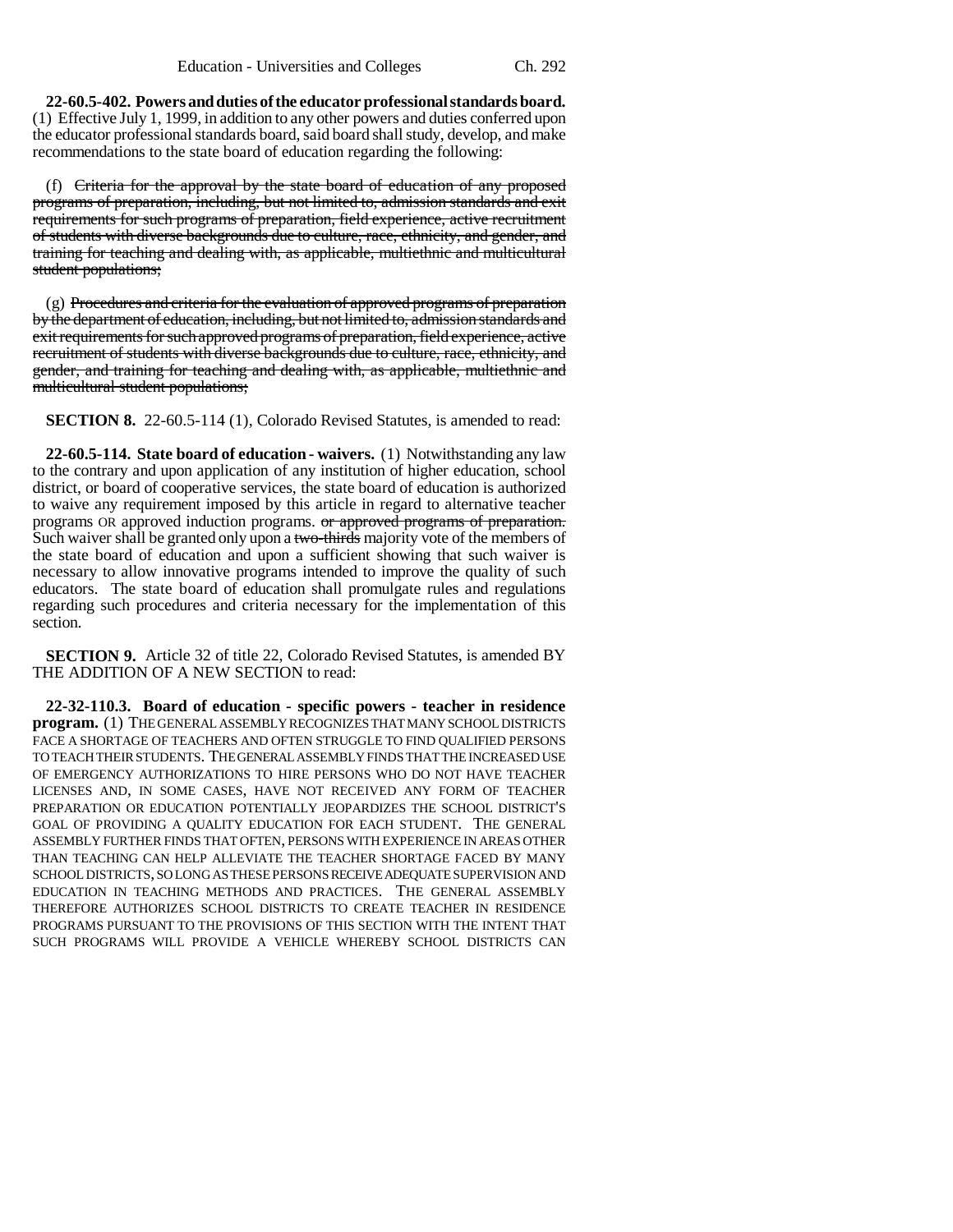CUSTOMIZE THE PREPARATION OF THEIR TEACHER CANDIDATES, SUBJECT TO TEACHER PREPARATION PROGRAM STANDARDS, REDUCE THE NUMBER OF PERSONS EMPLOYED UNDER EMERGENCY AUTHORIZATIONS, AND HELP SCHOOL DISTRICTS RECRUIT AND EMPLOY NONTRADITIONAL TEACHER CANDIDATES, WHILE MAINTAINING THE DELIVERY OF HIGH QUALITY EDUCATIONAL SERVICES AND PROTECTING THE INTERESTS OF STUDENTS.

(2) A SCHOOL DISTRICT OR A BOARD OF COOPERATIVE SERVICES CREATED PURSUANT TO ARTICLE 5 OF THIS TITLE MAY IMPLEMENT A TEACHER IN RESIDENCE PROGRAM AS DESCRIBED IN THIS SECTION. EACH TEACHER IN RESIDENCE PROGRAM SHALL COMPLY WITH THE PERFORMANCE-BASED STANDARDS FOR TEACHER PREPARATION PROGRAMS ADOPTED BY THE COLORADO COMMISSION ON HIGHER EDUCATION PURSUANT TO SECTION 23-1-121,C.R.S., TO ENSURE THAT PERSONS WHO COMPLETE THE RESIDENCY PROGRAM MEET THE PERFORMANCE-BASED STANDARDS FOR TEACHER LICENSURE ADOPTED BY THE STATE BOARD OF EDUCATION PURSUANT TO SECTION 22-2-109 (3).

(3) ANY SCHOOL DISTRICT OR BOARD OF COOPERATIVE SERVICES THAT CHOOSES TO IMPLEMENT A TEACHER IN RESIDENCE PROGRAM SHALL COLLABORATE WITH AN INSTITUTION OF HIGHER EDUCATION THAT PROVIDES AN APPROVED TEACHER PREPARATION PROGRAM, TO ASSIST IN IMPLEMENTING THE TEACHER IN RESIDENCE PROGRAM. ANY CONTRACT ENTERED INTO PURSUANT TO THIS SUBSECTION (3) SHALL INCLUDE BUT NEED NOT BE LIMITED TO THE PROVISION OF SUCH TEACHER PREPARATION COURSES AND SUBJECT MATTER COURSES AS ARE NECESSARY TO COMPLY WITH THE TEACHER PREPARATION PROGRAM REQUIREMENTS ESTABLISHED BY THE COLORADO COMMISSION ON HIGHER EDUCATION PURSUANT TO SECTION 23-1-121, C.R.S.

(4) (a) A SCHOOL DISTRICT MAY HIRE A PERSON TO TEACH AS A RESIDENT TEACHER EVEN THOUGH THE PERSON IS NOT LICENSED PURSUANT TO ARTICLE 60.5 OF THIS TITLE AND DOES NOT HOLD ANY TYPE OF AUTHORIZATION PURSUANT TO SECTION 22-60.5-111. THE RESIDENT TEACHER MAY TEACH UNDER THE SUPERVISION OF AN ADMINISTRATOR WITH AN ASSIGNED, LICENSED TEACHER SERVING AS A MENTOR AND SHALL ENROLL IN SUCH TEACHER PREPARATION COURSES AS THE SCHOOL DISTRICT DEEMS NECESSARY FOR THE RESIDENT TEACHER AND FOR WHICH THE SCHOOL DISTRICT HAS CONTRACTED WITH AN INSTITUTION OF HIGHER EDUCATION. SUPERVISION FOR A RESIDENT TEACHER SHALL INCLUDE AN ANNUAL MINIMUM OF ONE HUNDRED HOURS OF OBSERVATION AND SUPERVISION IN THE CLASSROOM.

(b) ANY PERSON EMPLOYED BY A SCHOOL DISTRICT AS A RESIDENT TEACHER SHALL HOLD AT LEAST A BACCALAUREATE DEGREE. A PERSON MAY BE EMPLOYED AS A RESIDENT TEACHER FOR A TOTAL OF TWO YEARS.

(c) ON COMPLETION OF THE TWO-YEAR RESIDENCY PROGRAM, THE RESIDENT TEACHER SHALL OBTAIN A PROVISIONAL TEACHER LICENSE PURSUANT TO SECTION 22-60.5-201 (1) (b) IN ORDER TO BE EMPLOYED BY THE SCHOOL DISTRICT AS A TEACHER.

(d) ANY PERSON EMPLOYED AS A RESIDENT TEACHER, ON OR BEFORE APRIL 15 OF THE FIRST YEAR OF EMPLOYMENT, SHALL PASS A BASIC SKILLS ASSESSMENT OF READING, WRITING, AND MATHEMATICS AND AN ASSESSMENT OF SUBJECT MATTER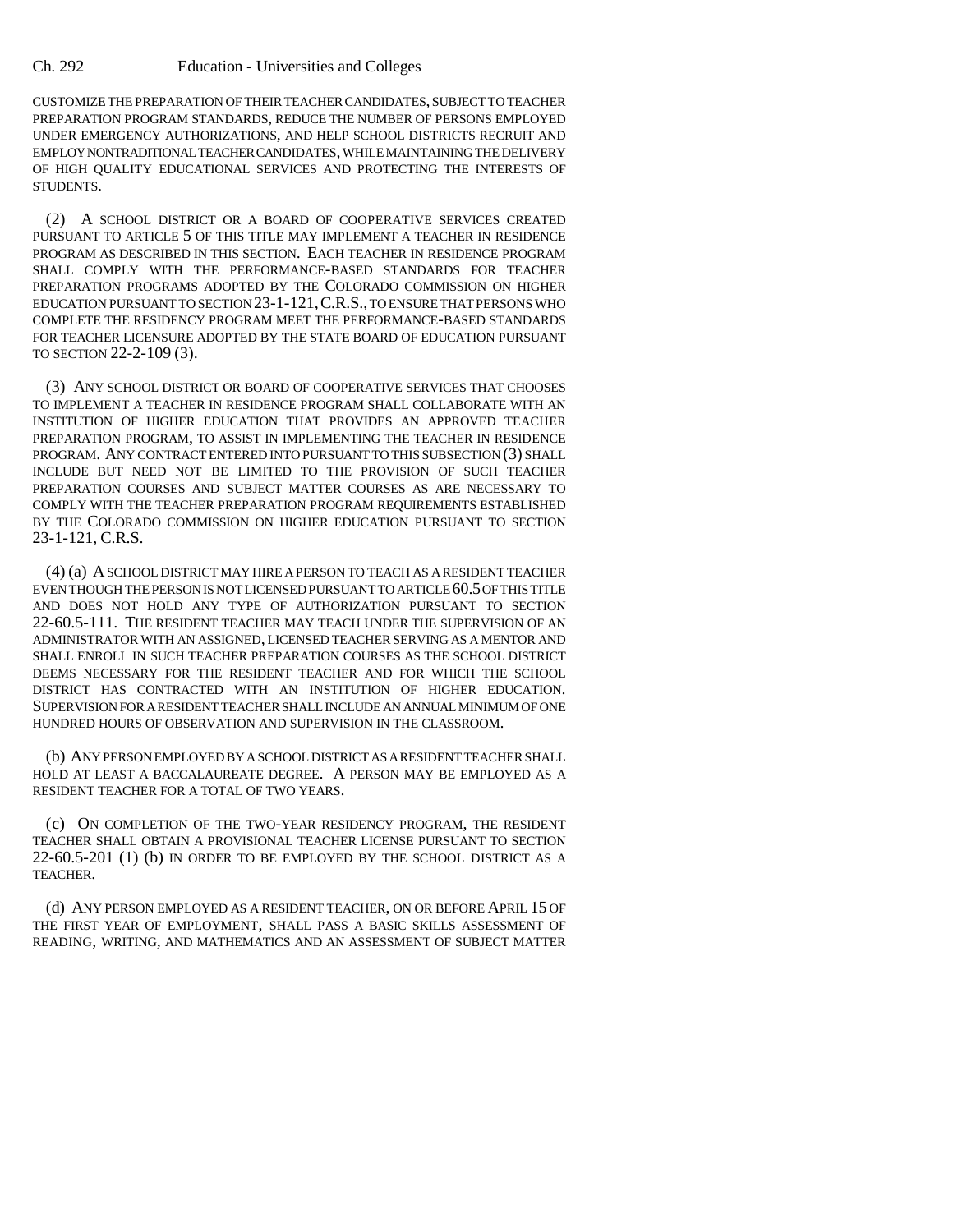KNOWLEDGE, APPROPRIATE TO THE PERSON'S TEACHING ASSIGNMENT, ADMINISTERED BY THE DEPARTMENT OF EDUCATION. ANY PERSON WHO FAILS TO PASS THE BASIC SKILLS AND SUBJECT MATTER ASSESSMENTS BY SUCH DATE SHALL BE TERMINATED FROM THE TEACHER IN RESIDENCE PROGRAM AT THE CONCLUSION OF THE YEAR AND SHALL NOT BE ELIGIBLE FOR ENROLLMENT IN ANY OTHER RESIDENCY PROGRAM UNTIL HE OR SHE HAS PASSED THE BASIC SKILLS AND SUBJECT MATTER ASSESSMENTS.

(e) A RESIDENT TEACHER SHALL BE CONSIDERED A PROBATIONARY TEACHER FOR PURPOSES OF SECTION 22-63-203; EXCEPT THAT, FOR A RESIDENT TEACHER, THE THREE CONTINUOUS YEARS OF EMPLOYMENT NECESSARY TO BECOME A NONPROBATIONARY TEACHER SHALL NOT BEGIN UNTIL THE RESIDENT TEACHER BEGINS HIS OR HER SECOND YEAR IN THE TEACHER IN RESIDENCE PROGRAM.

(5) (a) WITHIN THIRTY DAYS AFTER EMPLOYMENT OF A PERSON AS A RESIDENT TEACHER, THE SCHOOL DISTRICT SHALL NOTIFY THE DEPARTMENT OF EDUCATION OF THE RESIDENT TEACHER'S NAME AND ADDRESS AND SUCH OTHER INFORMATION AS MAY BE NECESSARY TO ASSIST THE DEPARTMENT OF EDUCATION IN PROVIDING PERTINENT INFORMATION UNDER THE REQUIREMENTS OF PARAGRAPH (b) OF THIS SUBSECTION (5).

(b) THE DEPARTMENT OF EDUCATION SHALL PROVIDE INFORMATION TO EACH RESIDENT TEACHER CONCERNING THE REQUIREMENTS FOR TEACHER LICENSURE AS SPECIFIED IN SECTION 22-60.5-201 AND BY RULE OF THE STATE BOARD OF EDUCATION.

(6) (a) EACH TEACHER IN RESIDENCE PROGRAM SHALL BE SUBJECT TO APPROVAL BY THE STATE BOARD OF EDUCATION TO ENSURE THAT IT MEETS THE REQUIREMENTS OF THIS SECTION. ANY TEACHER IN RESIDENCE PROGRAM THAT DOES NOT MEET THE REQUIREMENTS OF THIS SECTION SHALL BE SUBJECT TO DISAPPROVAL BY THE STATE BOARD OF EDUCATION. ANY TEACHER IN RESIDENCE PROGRAM THAT IS DISAPPROVED BY THE STATE BOARD OF EDUCATION PURSUANT TO THIS SUBSECTION (6) SHALL BE TERMINATED BY THE IMPLEMENTING SCHOOL DISTRICT OR BOARD OF COOPERATIVE SERVICES ON COMPLETION OF THE ACADEMIC YEAR IN WHICH THE PROGRAM IS DISAPPROVED; EXCEPT THAT THE SCHOOL DISTRICT OR BOARD OF COOPERATIVE SERVICES MAY CONTINUE TO OPERATE THE TEACHER IN RESIDENCE PROGRAM IF, PRIOR TO THE END OF SAID ACADEMIC YEAR, THE SCHOOL DISTRICT OR BOARD OF COOPERATIVE SERVICES REDESIGNS THE TEACHER IN RESIDENCE PROGRAM TO MEET THE REQUIREMENTS OF THIS SECTION AND THE REDESIGNED PROGRAM IS APPROVED BY THE STATE BOARD OF EDUCATION PURSUANT TO THIS SUBSECTION (6).

(b) ANY SCHOOL DISTRICT OR BOARD OF COOPERATIVE SERVICES THAT IMPLEMENTS A TEACHER IN RESIDENCE PROGRAM PURSUANT TO THE PROVISIONS OF THIS SECTION SHALL NOTIFY THE DEPARTMENT OF EDUCATION AND SUBMIT A DESCRIPTION OF THE PROGRAM TO THE DEPARTMENT. THE DEPARTMENT OF EDUCATION SHALL REVIEW THE PROGRAM TO ENSURE THAT IT MEETS THE REQUIREMENTS SPECIFIED IN THIS SECTION AND SHALL MAKE A RECOMMENDATION TO THE STATE BOARD OF EDUCATION CONCERNING WHETHER THE PROGRAM SHOULD BE APPROVED. WITHIN NINETY DAYS AFTER THE PROGRAM DESCRIPTION IS SUBMITTED TO THE DEPARTMENT OF EDUCATION, THE STATE BOARD OF EDUCATION SHALL NOTIFY THE IMPLEMENTING SCHOOL DISTRICT OR BOARD OF COOPERATIVE SERVICES THAT IT HAS EITHER APPROVED OR DISAPPROVED THE PROGRAM.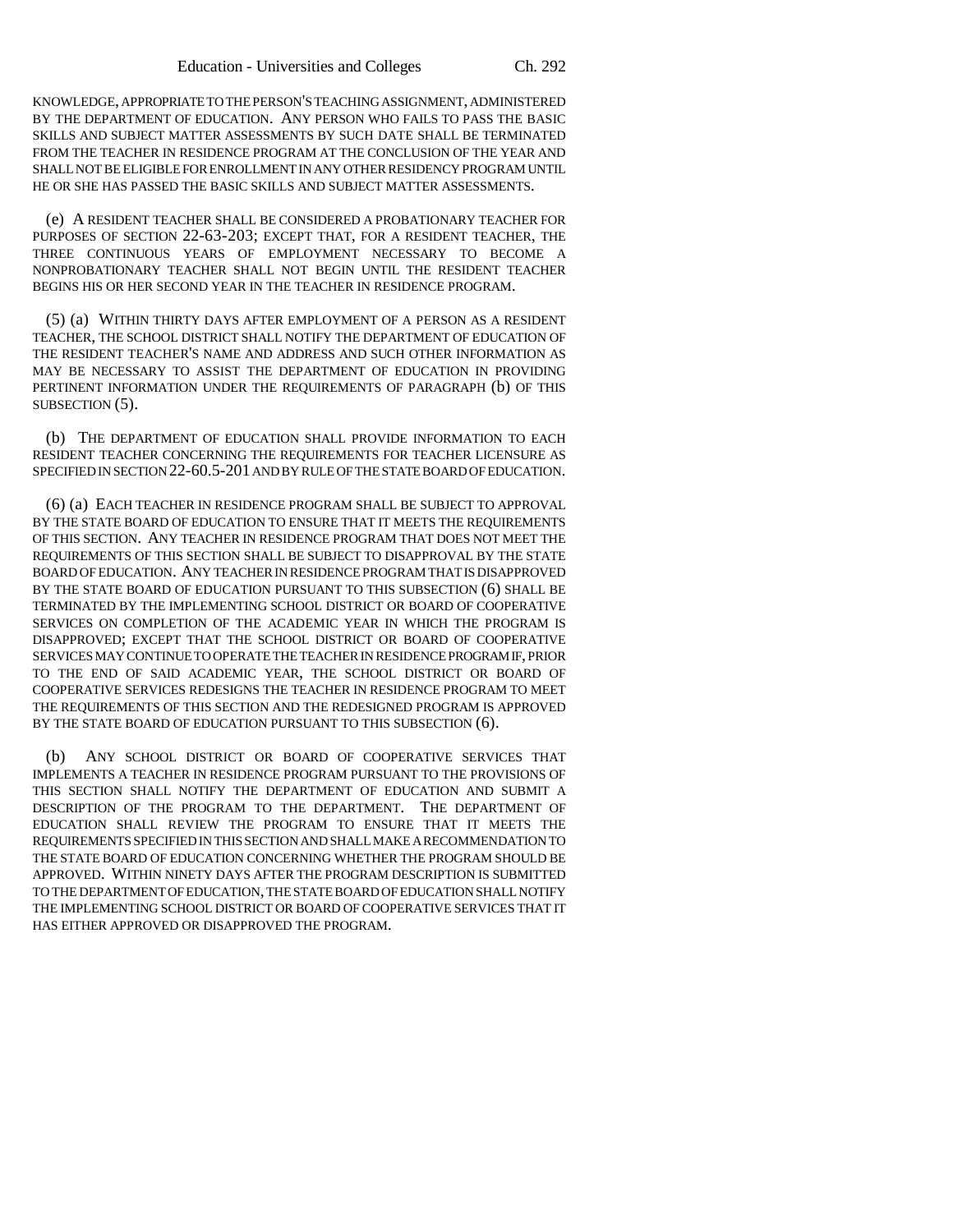## Ch. 292 Education - Universities and Colleges

(c) AT THE REQUEST OF A SCHOOL DISTRICT OR BOARD OF COOPERATIVE SERVICES THAT IS OPERATING A TEACHER IN RESIDENCE PROGRAM, THE DEPARTMENT OF EDUCATION MAY PROVIDE TECHNICAL ASSISTANCE TO THE SCHOOL DISTRICT OR BOARD OF COOPERATIVE SERVICES TO ENSURE THAT THE PROGRAM CONTINUES TO BE OPERATED IN A MANNER THAT MEETS THE REQUIREMENTS SPECIFIED IN THIS SECTION.

**SECTION 10.** The introductory portion to 22-60.5-111 (1) and 22-60.5-111 (1) (c), Colorado Revised Statutes, are amended to read:

**22-60.5-111. Authorization - types - applicants' qualifications.** (1) Pursuant to the rules and regulations of the state board of education, the department of education is authorized to issue the following authorizations to persons of good moral character meeting the qualifications prescribed by this section and by the rules and regulations of the state board of education:

(c) A type III authorization, emergency, authorizes school districts to employ a person to teach or to perform services as a principal, administrator, or special services provider, at a particular grade level or in a special subject or service area when, in the judgment of the state board of education, an emergency exists due to a demonstrated shortage of licensed teachers, principals, administrators, or special services providers, whichever is appropriate, with appropriate endorsements and such action is essential to the preservation of good instructional programs in the public schools and to the educational well-being of the children enrolled therein. Except as otherwise provided in this paragraph  $(e)$ , A type III emergency authorization shall be valid for a period of one school year and may be renewed. NOTWITHSTANDING THE OTHER PROVISIONS OF THIS PARAGRAPH (c), a type III emergency authorization for a person to teach shall not be ISSUED OR renewed unless the state board of education determines that the establishment of A TEACHER IN RESIDENCE PROGRAM OR an alternative teacher program by the board of education is not a practicable solution to such demonstrated shortage.

**SECTION 11.** The introductory portion to 22-60.5-201 (1) (b) (I), Colorado Revised Statutes, is amended, and the said 22-60.5-201 (1) (b) is further amended BY THE ADDITION OF A NEW SUBPARAGRAPH, to read:

**22-60.5-201. Types of teacher licenses issued - term.** (1) The department of education is designated as the sole agency authorized to issue the following teacher licenses to persons of good moral character:

(b) **Provisional teacher license.** (I) Except as otherwise provided in subparagraph  $(H)$  SUBPARAGRAPHS  $(II)$  AND  $(II.5)$  of this paragraph (b), the department of education, in its discretion, may issue a provisional teacher license to any applicant who:

(II.5) THE DEPARTMENT OF EDUCATION, IN ITS DISCRETION, MAY ISSUE A PROVISIONAL TEACHER LICENSE TO ANY APPLICANT WHO:

(A) HAS SUCCESSFULLY COMPLETED A TEACHER IN RESIDENCE PROGRAM IMPLEMENTED BY A SCHOOL DISTRICT OR BOARD OF COOPERATIVE SERVICES PURSUANT TO SECTION 22-32-110.3 AND HAS BEEN RECOMMENDED FOR LICENSURE BY THE EMPLOYING SCHOOL DISTRICT; AND